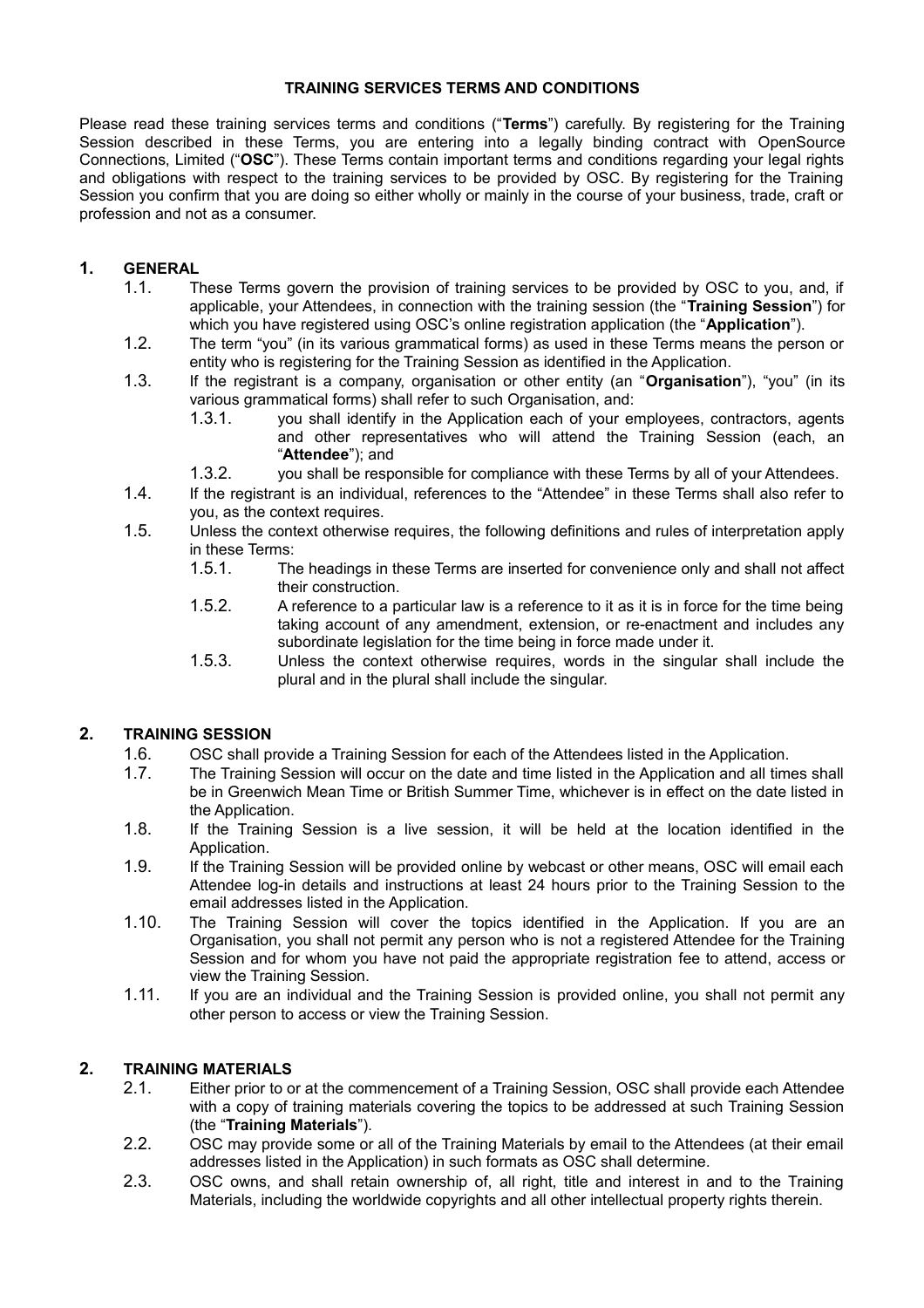- 2.4. OSC grants each Attendee a limited, royalty-free, non-sublicenseable, non-transferable license to use the Training Materials for his/her personal use in connection with the Training Session for which such Training Materials are provided by OSC.
- 2.5. Without limiting the foregoing, neither you nor any Attendee shall, as applicable:
	- 2.5.1. copy, create derivative works of, distribute, or publicly display any of the Training Materials, including without limitation, posting any of the Training Materials on a website;
	- 2.5.2. allow any third party to use or access any of the Training Materials; and/or
	- 2.5.3. provide copies of the Training Materials to other people within your Organisation.

### **3. FEES AND PAYMENT TERMS**

- 3.1. You shall pay all applicable fees for all Attendees for the Training Session, as designated in the Application (the "**Fees**").
- 3.2. All Fees shall be paid online at the time of registering for the Training Session using the online payment method provided. If the registration process does not provide for online payment, OSC shall email you an invoice and such invoice is payable upon receipt.
- 3.3. All Fees must be paid prior to the commencement of the Training Session and no Attendee will be permitted to attend or view a Training Session unless all Fees have been paid.
- 3.4. All Fees are non-refundable, except in the case of cancellation by OSC. If you are an Organisation and an Attendee is unable to attend the Training Session, you may switch the registration to another person and such person shall constitute an "Attendee" under these Terms, provided that:
	- 3.4.1. such person is your employee or an independent contractor with whom you have a pre-existing business relationship;
	- 3.4.2. you notify OSC at least 24 hours prior to the Training Session and provide the name, email address and any other information required by OSC to transfer the registration to such person.
- 3.5. If you or an Attendee are unable to attend the Training Session and cannot transfer the registration in accordance with the foregoing terms, if you notify OSC in advance, OSC may, on a case-by-case basis and in its sole discretion, permit you or an Attendee to defer attendance to a future training session covering the same topics as the Training Session.
- 3.6. OSC reserves the right to cancel the Training Session if OSC determines in its sole discretion that attendance at the Training Session is insufficient or for other reasons beyond OSC's control, including the sickness or unavailability of an instructor or inclement weather. OSC shall attempt to provide as much prior notice by email as is reasonably possible if OSC cancels the Training Session.
- 3.7. You shall be responsible for all of your, and, if applicable, all of your Attendees' costs and expenses associated with attending the Training Session if it is a live session, including all travel and accommodation costs.
- 3.8. If OSC cancels the Training Session, OSC will work with you to reschedule you or your Attendees for another training session covering the same topics as the Training Session. If OSC and you are unable to agree on the rescheduling of a cancelled Training Session, OSC shall refund all Fees paid by you for the Training Session. However, OSC shall have no responsibility or obligation to refund any costs and expenses incurred by you or, if applicable, any of your Attendees in connection with the cancelled Training Session.

# **4. CONDUCT OF THE TRAINING SESSION**

- 4.1. The Training Session will be conducted by one or more authorised instructors selected by OSC.<br>4.2. If the Training Session is a live session, each Attendee is expected to act in a professional
- If the Training Session is a live session, each Attendee is expected to act in a professional manner and to be courteous and respectful of the instructors and other attendees.
- 4.3. If an instructor determines that an Attendee is not conducting himself or herself in such manner or is otherwise acting in violation of these Terms, such instructor, in his or her sole discretion, may expel such Attendee from the Training Session and OSC shall have no obligation to refund any portion of the Fees paid for such Attendee.

# **5. RECORDINGS**

5.1. NO ATTENDEE MAY: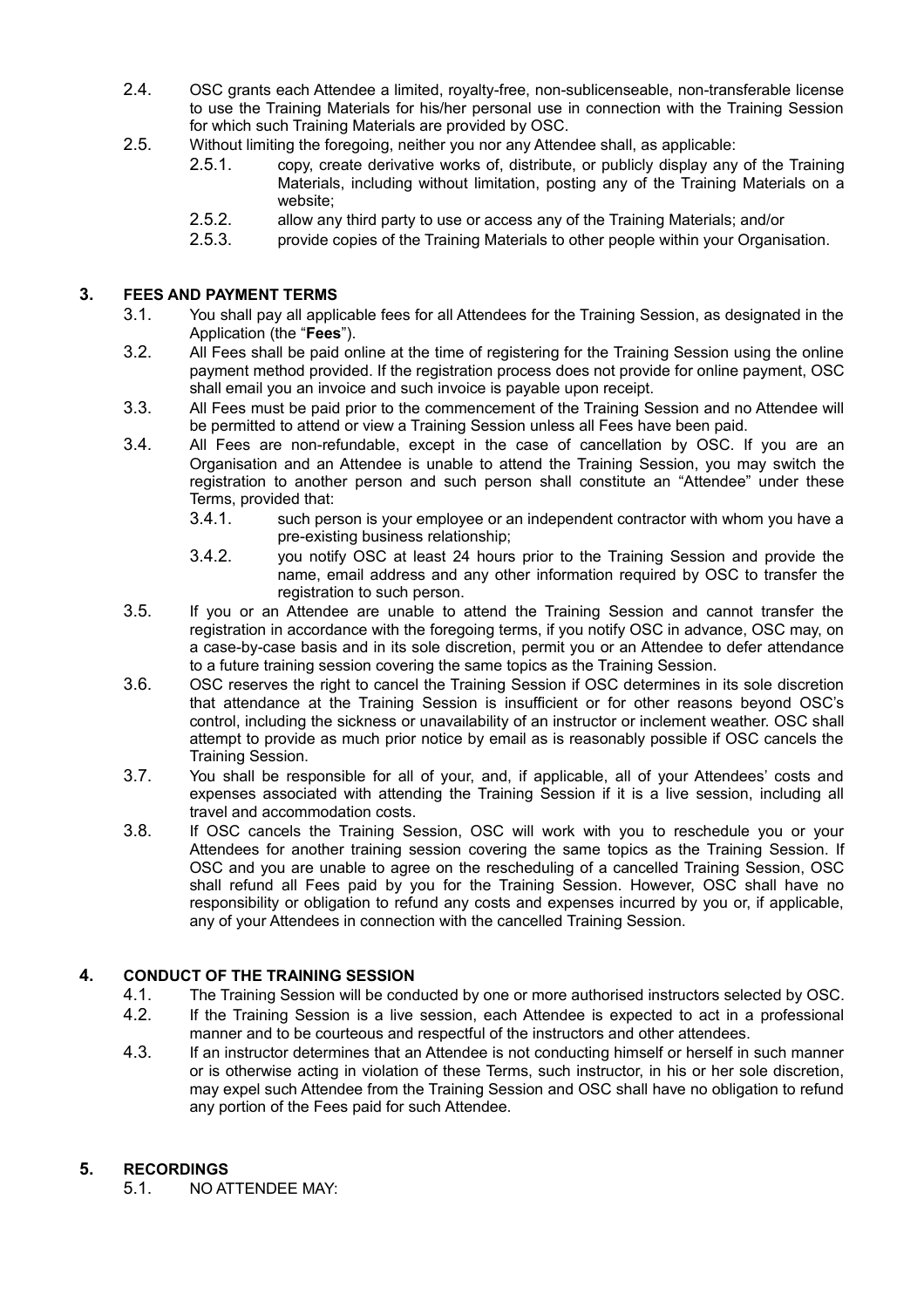- 5.1.1. MAKE ANY AUDIO OR VIDEO RECORDING OR TAKE ANY PHOTOGRAPHS OF A TRAINING SESSION OR ANY PORTION THEREOF; AND/OR
- 5.1.2. TAKE OR CAPTURE ANY SCREENSHOTS OR PHOTOGRAPHS OF ANY SCREEN OR MATERIALS DISPLAYED AS PART OF ANY WEBCAST OR ONLINE PRESENTATION OF THE TRAINING SESSION.

### **6. NON-SOLICITATION OF OSC PERSONNEL**

- <span id="page-2-4"></span>6.1. You agree that for a period of one (1) year following the completion of the Training Session, you will not, for your own account or benefit, or on behalf of any other person or entity, recruit, solicit, hire in any capacity (or assist any other person or entity to solicit, recruit and/or hire in any capacity):
	- 6.1.1. any employee of OSC; and/or
	- 6.1.2. any contractor, subcontractor, consultant, or agent of OSC who is engaged by OSC in connection with the Training Session, including without limitation, any instructors conducting the Training Session.

#### **7. RELEASES; LIMITATION OF LIABILITY**

- <span id="page-2-3"></span>7.1. SUBJECT TO CLAUSE [7.4,](#page-2-0) OSC EXPRESSLY DISCLAIMS ANY AND ALL WARRANTIES RELATING TO THE TRAINING SESSION, ALL SERVICES PROVIDED IN CONNECTION WITH THE TRAINING SESSION AND ALL TRAINING MATERIALS, INCLUDING WITHOUT LIMITATION, ALL WARRANTIES OF NON-INFRINGEMENT, MERCHANTABILITY AND FITNESS FOR A PARTICULAR PURPOSE. YOUR USE, AND, IF APPLICABLE, YOUR ATTENDEES' USE OF THE TRAINING PROVIDED AND THE TRAINING MATERIALS IS AT YOUR AND THEIR SOLE RISK.
- 7.2. SUBJECT TO CLAUSE [7.4,](#page-2-0) YOU (ON YOUR BEHALF, AND, AS APPLICABLE, ON BEHALF OF EACH OF YOUR ATTENDEES) FOREVER RELEASE OSC AND ITS OFFICERS, MANAGERS, MEMBERS, EMPLOYEES AND AGENTS FROM ALL LIABILITY, CLAIMS OR CAUSES OF ACTION RELATING TO THE TRAINING SESSION, ALL SERVICES PROVIDED BY OSC AND ITS AGENTS IN CONNECTION WITH THE TRAINING SESSION, AND THE TRAINING MATERIALS.
- 7.3. SUBJECT TO CLAUSE [7.4,](#page-2-0) WITHOUT LIMITING THE FOREGOING RELEASE, IN NO EVENT SHALL OSC'S MAXIMUM CUMULATIVE LIABILITY TO YOU AND YOUR ATTENDEES FOR ANY AND ALL CLAIMS AND CAUSES OF ACTION ARISING OUT OF OR RELATING TO THE TRAINING SESSION AND/OR THESE TERMS EXCEED THE AMOUNT OF FEES ACTUALLY PAID BY YOU TO OSC.
- <span id="page-2-0"></span>7.4. NOTHING IN THESE TERMS LIMITS ANY LIABILITY WHICH CANNOT LEGALLY BE LIMITED, INCLUDING LIABILITY FOR:
	- 7.4.1. DEATH OR PERSONAL INJURY CAUSED BY NEGLIGENCE;
	- 7.4.2. FRAUD OR FRAUDULENT MISREPRESENTATION; AND/OR
	- 7.4.3. BREACH OF THE TERMS IMPLIED BY SECTION 2 OF THE SUPPLY OF GOODS AND SERVICES ACT 1982 (TITLE AND QUIET POSSESSION).

#### **8. TERMINATION AND SURVIVAL**

- <span id="page-2-2"></span>8.1. These Terms only cover and apply to the Training Session, and upon completion of the Training Session, OSC shall have no further obligations to you or, if applicable any of your Attendees.
- 8.2. The terms of Clauses [2,](#page-0-0) [6,](#page-2-4) [7,](#page-2-3) [8,](#page-2-2) [9.2](#page-2-1) and [10](#page-3-0) and your and, if applicable, your Attendees' obligations thereunder, shall survive following the completion of the Training Session and shall remain in full force and effect.

### **9. GENERAL PROVISIONS**

- 9.1. OSC and you are independent parties and nothing in these Terms will be construed as creating any partnership, employment or agency relationship between the parties.
- <span id="page-2-1"></span>9.2. You agree that you will (and you will cause each Attendee to) execute, acknowledge, and deliver all such additional documents, and take such further action, as OSC may reasonably request from time to time to carry out and consummate the terms of these Terms.
- 9.3. All notices provided in connection with these Terms will be in writing and delivered to the parties by email to;